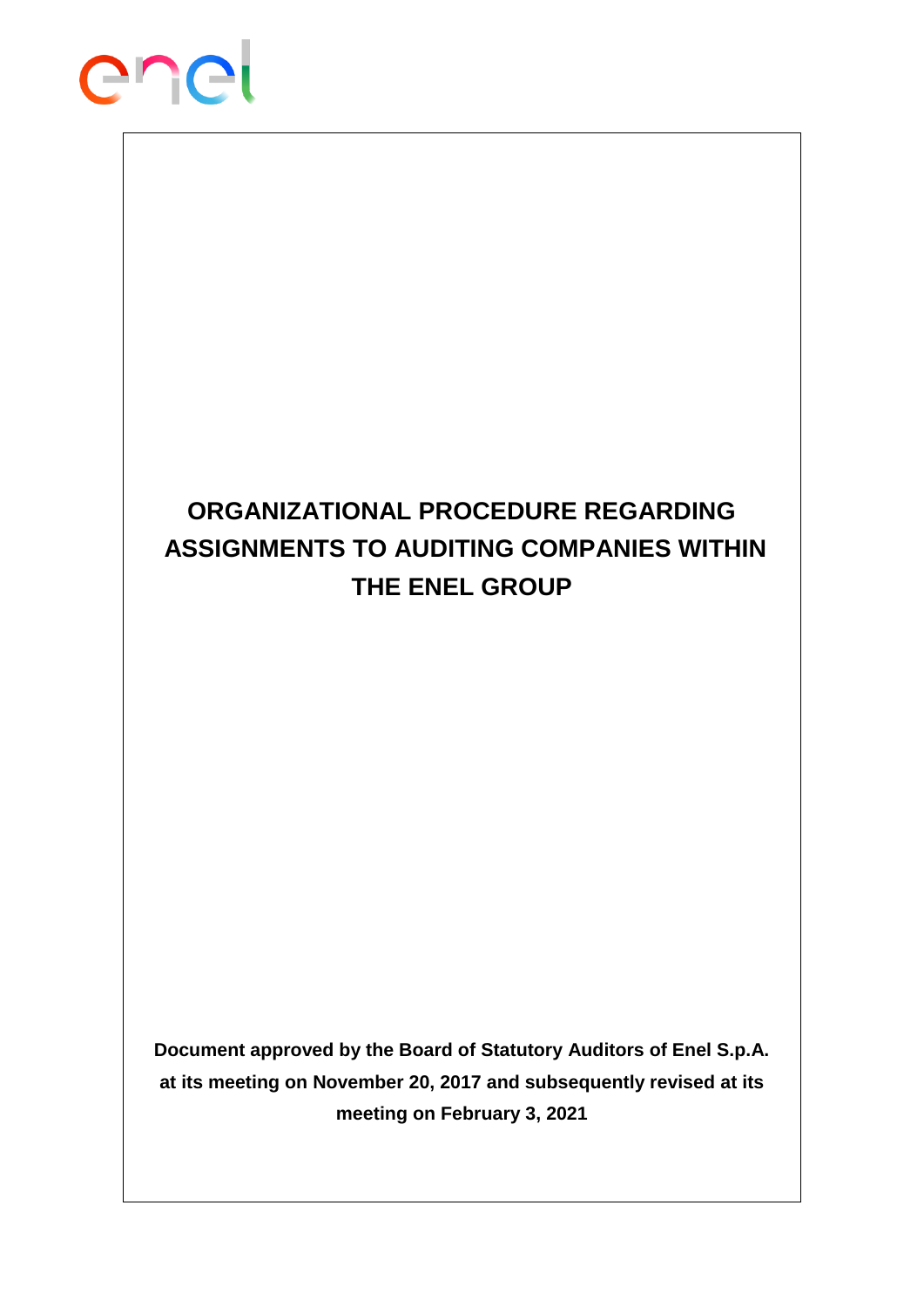### **ART. 1**

#### *Aim of the document – Scope of application – Definitions*

1.1 This organizational procedure (hereinafter, the "Procedure") defines the general principles and operating methods for the awarding of assignments to auditing companies (hereinafter, the "Auditors") by Italian and/or foreign companies of the Enel Group.

This Procedure replaces the existing company provisions on this matter.

- 1.2 For the purposes of this Procedure the following terms have the following meaning:
	- a. "**Additional Assignments**": non-Statutory Audit assignments concerning the provision of services – by the Principal Auditor or by other entities belonging to its network and in favor of companies of the Enel Group – other than those prohibited by Article 5, paragraph 1, of Regulation 537/2014, as listed under Article 3.1 of this Procedure;
	- b. "**Auditing Framework Agreement**": the agreement between Enel S.p.A. and the Principal Auditor aimed at regulating the provision of Statutory Audit services to the companies of the Enel Group and signed upon completion of the selection procedure laid down by Article 16 of Regulation 537/2014 (or, should such agreement be entered into prior to the entry into force of the said provision, upon completion of the selection procedure carried out in accordance with the pre-existing regulations) and the consequent appointment of the Principal Auditor by the Shareholders' Meeting of Enel S.p.A.;
	- c. "**Auditor's Network**": the Italian and international structure which is aimed at cooperation and to which the Principal Auditor or a Secondary Auditor belongs, and that: (i) is clearly aimed at the sharing of profits or costs; and/or (ii) is attributable to a common ownership, control or management; and/or (iii) shares common quality control directives and procedures, or a common business strategy, or the use of a common name or brand, or a significant part of the professional resources;
	- d. **"Collegio Sindacale"**: the board of statutory auditors appointed by the shareholders' meeting that, in Italian companies whose shares or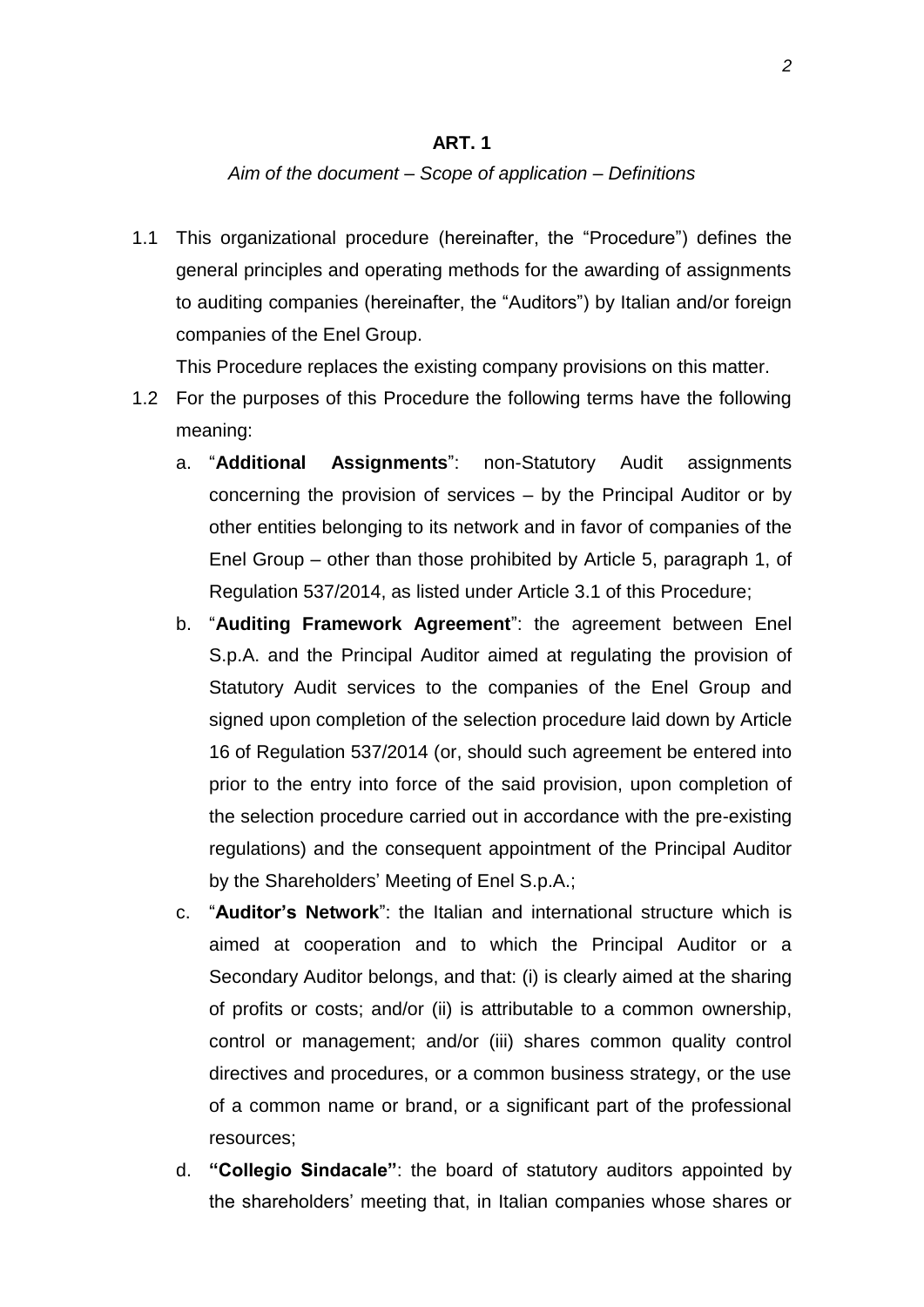bonds are listed on regulated markets, is in charge, *inter alia*, of monitoring the independence of the Principal Auditor, especially as far as the non-Statutory Audit assignments are concerned;

- e. "**Enel Group**": Enel S.p.A. and the companies directly and/or indirectly controlled by it pursuant to Article 93 of the Consolidated Financial Act;
- f. "**Principal Auditor**": the company entrusted with the Statutory Audit of the annual financial statements of Enel S.p.A. and the consolidated financial statements of the Enel Group;
- g. "**Regulation 537/2014**": Regulation (EU) No. 537/2014 of the European Parliament and of the Council of 16 April 2014 on specific requirements regarding Statutory Audit of public-interest entities;
- h. "**Secondary Auditors**": the companies different from the Principal Auditor and the other entities belonging to its network – entrusted with the Statutory Audit of the annual financial statements (and, where drafted, of the consolidated financial statements) of Italian and/or foreign companies directly and/or indirectly controlled by Enel S.p.A.;
- i. "**Statutory Audit**": the audit of annual financial statements or consolidated financial statements carried out in compliance with the Italian Civil Code and with the Consolidated Auditing Act or, where it is carried out in another Member State of the European Union, according to the provisions implementing Directive 2006/43/EC, as amended by Directive 2014/56/EU, in force in the relevant Member State. Where the Statutory Audit is carried out in a non-EU State, it means the audit of annual financial statements or consolidated financial statements carried out in compliance with the laws in force in the relevant State. A non-exhaustive list of activities included in the definition of Statutory Audit is provided in Attachment 2 to this Procedure;
- j. "**Consolidated Financial Act**": Legislative Decree No. 58 of 24 February 1998, and subsequent amendments and additions;
- k. "**Consolidated Auditing Act**": Legislative Decree No. 39 of 27 January 2010, and subsequent amendments and additions.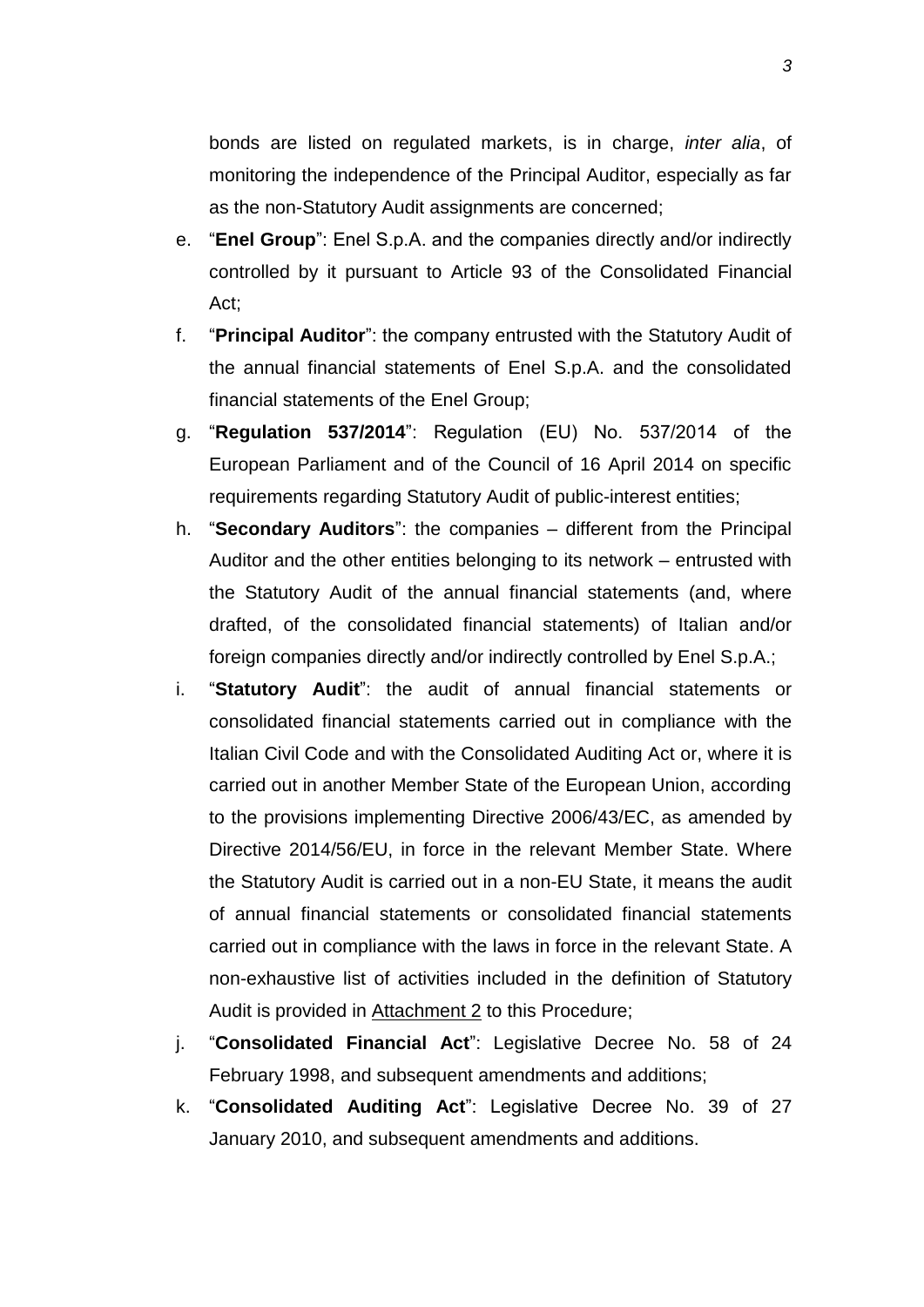### **ART. 2**

### *Awarding of Statutory Audit assignments*

- 2.1 The Auditor entrusted by Enel S.p.A. with the Statutory Audit activities indicated in Article 14, paragraph 1, of the Consolidated Auditing Act ( 1 ) qualifies as the Principal Auditor of the Enel Group and, consequently, is the entity (together with the other entities belonging to its network) to which the Italian and/or foreign companies of the Enel Group must refer when awarding their Statutory Audit assignments.
- 2.2 The awarding of Statutory Audit assignments to Secondary Auditors by Italian and/or foreign companies of the Enel Group may occur only under exceptional circumstances due to conditions of proven necessity  $(2)$ .

### **ART. 3**

### *Non-Statutory Audit assignments prohibited to the Principal Auditor*

- 3.1 According to Article 5, paragraph 1, of Regulation 537/2014 and without prejudice to the provisions of Article 5, paragraph 5, of the same Regulation – the Principal Auditor, the other entities belonging to its network, the shareholders, the directors, the members of the supervisory bodies and the employees of the Principal Auditor shall not provide, directly or indirectly, any of the following services to Italian and/or foreign companies of the Enel Group:
	- a) tax services relating to: (i) preparation of tax forms; (ii) payroll tax; (iii) customs duties; (iv) identification of public subsidies and tax incentives, unless support from the Principal Auditor (or from other

<sup>(</sup> 1 ) These activities consist in: a) issuing, by way of a specific report, an opinion on the annual financial statements of Enel S.p.A. and the consolidated financial statements of the Enel Group and illustrating the results of the Statutory Audit; and b) during the course of the fiscal year, checking that accounting records are regularly kept and that management facts are correctly recorded in the accounting records.

<sup>(</sup> 2 ) By way of example, the conditions of proven necessity may be determined by the regulatory framework applicable within the relevant foreign countries. If during the fiscal year control is acquired of a company whose Statutory Audit has already been entrusted to entities other than the Enel Group's Principal Auditor (or other entities belonging to its network), the Secondary Auditor is to be replaced with the Principal Auditor of the Enel Group (or with other entities belonging to its network) as soon as possible, in compliance with the applicable regulatory framework as well as with the agreements (if any) entered into with third parties that share the control of such companies.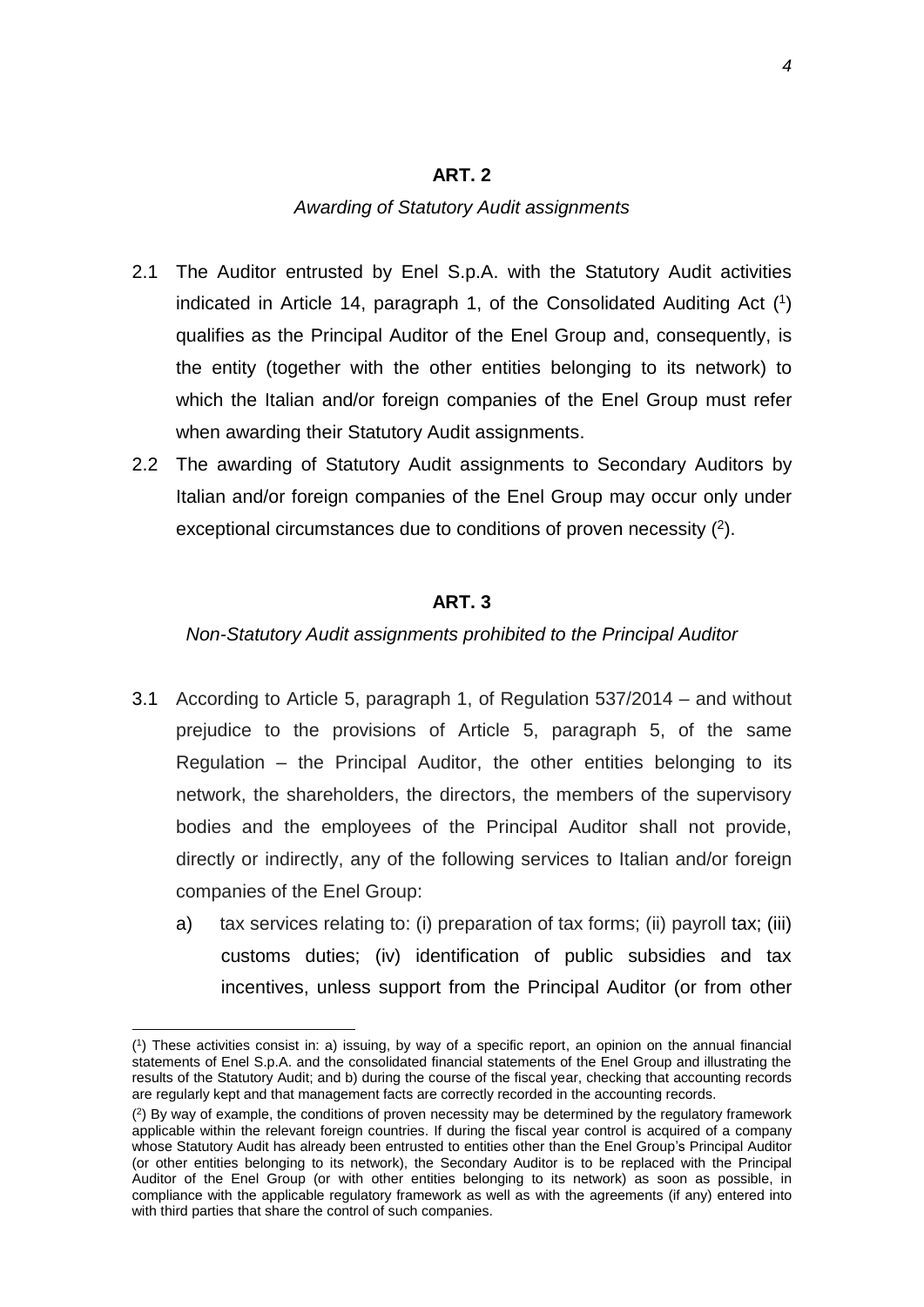entities belonging to its network) in respect of such services is required by law; (v) support regarding tax inspections by tax authorities, unless support from the Principal Auditor (or from other entities belonging to its network) in respect of such inspections is required by law; (vi) calculation of direct and indirect tax and deferred tax; (vii) provision of tax advice;

- b) services that involve playing any part in the management or decisionmaking of the audited entity  $(3)$ ;
- c) bookkeeping and preparing accounting records and financial statements;
- d) payroll services;

- e) designing and implementing internal control or risk management procedures related to the preparation and/or control of financial information or designing and implementing financial information technology systems;
- f) valuation services, including valuations performed in connection with actuarial services or litigation support services;
- g) legal services, with respect to: (i) the provision of general counsel; (ii) negotiating on behalf of the audited entity; and (iii) acting in an advocacy role in the resolution of litigation;
- h) services related to the audited entity's internal audit function;
- i) services linked to the financing, capital structure and allocation, and investment strategy of the audited entity, except providing assurance services in relation to the financial statements, such as the issuing of comfort letters in connection with prospectuses issued by the audited entity;
- j) promoting, dealing in, or underwriting shares issued by the audited entity;
- k) human resources services, with respect to: (i) management in a position to exert significant influence over the preparation of the accounting records or financial statements which are the subject of

<sup>(</sup> 3 ) According to indications of the European Commission's offices, these services include working capital management, providing financial information, optimizing business processes, liquidity management, transfer price, supply chain efficiency and similar activities.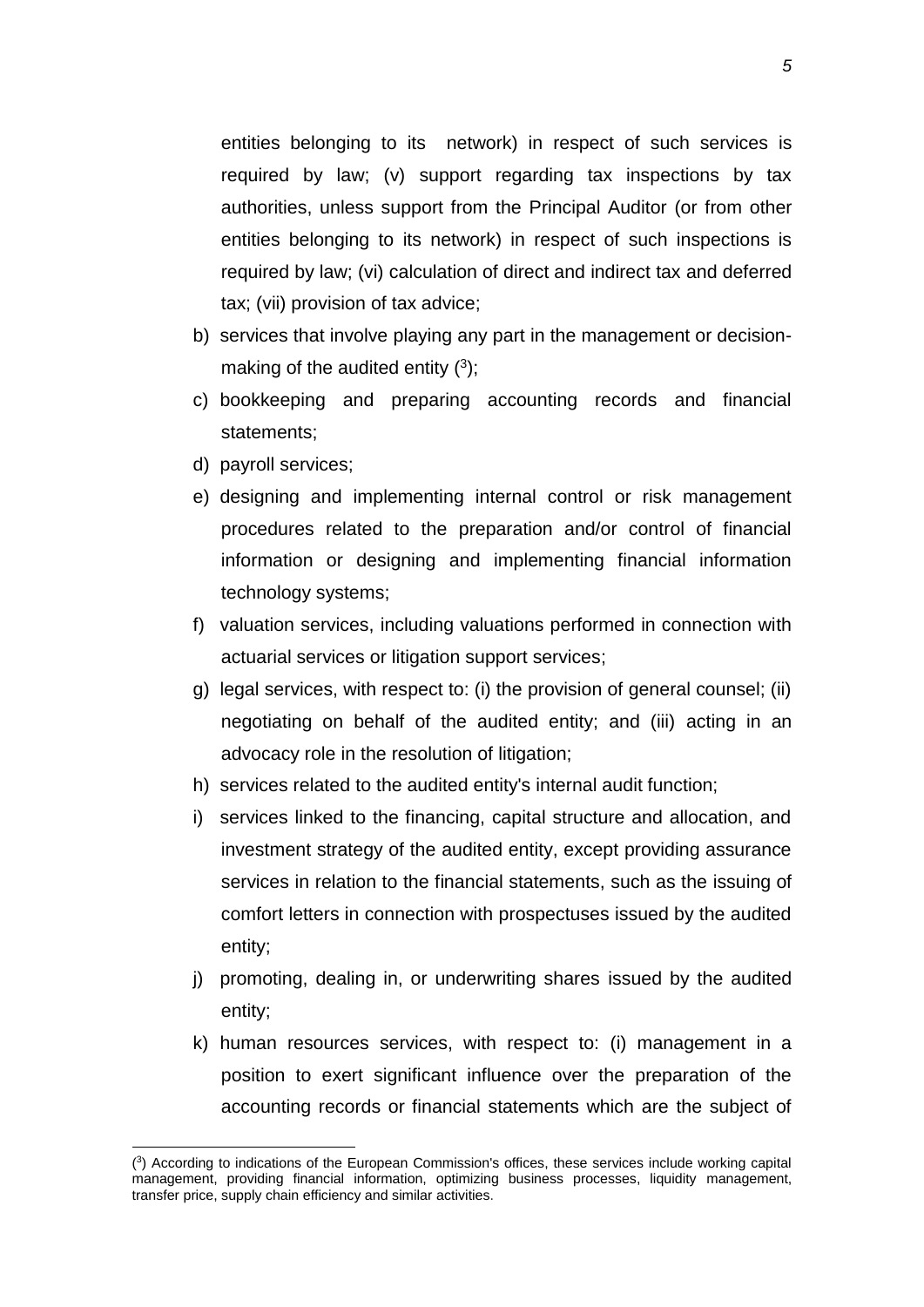the Statutory Audit, where such services involve searching for or seeking out candidates for such position or undertaking reference checks of candidates for such positions; (ii) structuring the organisation design; and (iii) cost control.

### **ART. 4**

# *Awarding of allowed non-Statutory Audit assignments to the Principal Auditor - Ordinary procedure -*

- 4.1 Without prejudice to the provisions under Articles 5, 6 and 7.1 of this Procedure, the awarding of Additional Assignments to the Principal Auditor, or to other entities belonging to its network, by Italian and/or foreign companies of the Enel Group, is subject to the authorization process described below.
- 4.2 The requesting Unit shall prepare an informative note (according to the form set out in Attachment 1 to this Procedure), which illustrates the conditions that justify the awarding of the Additional Assignment to the Principal Auditor, or to other entities belonging to its network. The requesting Unit shall also obtain from the Principal Auditor a statement confirming that the assignment is not included among the prohibited non-Statutory Audit services referred to in Article 5, paragraph 1, of Regulation 537/2014, as listed in Article 3.1 of this Procedure, and that the Principal Auditor implemented adequate safeguards for the independence and quality of the Statutory Audit. The informative note, together with the statement of the Principal Auditor, is forwarded by the requesting Unit to the "Corporate Affairs" Holding Unit.
- 4.3 The "Corporate Affairs" Holding Unit shall forward in turn the documentation mentioned in paragraph 4.2 above to the Collegio Sindacale of Enel S.p.A., which evaluates the Additional Assignment indicated therein and approves it in case of a favorable outcome of the assessment of threats to the independence of the Principal Auditor and of the safeguards implemented by the Principal Auditor for the independence and quality of the Statutory Audit. In case of urgency, the approval of the Collegio Sindacale may be given through an email exchange among the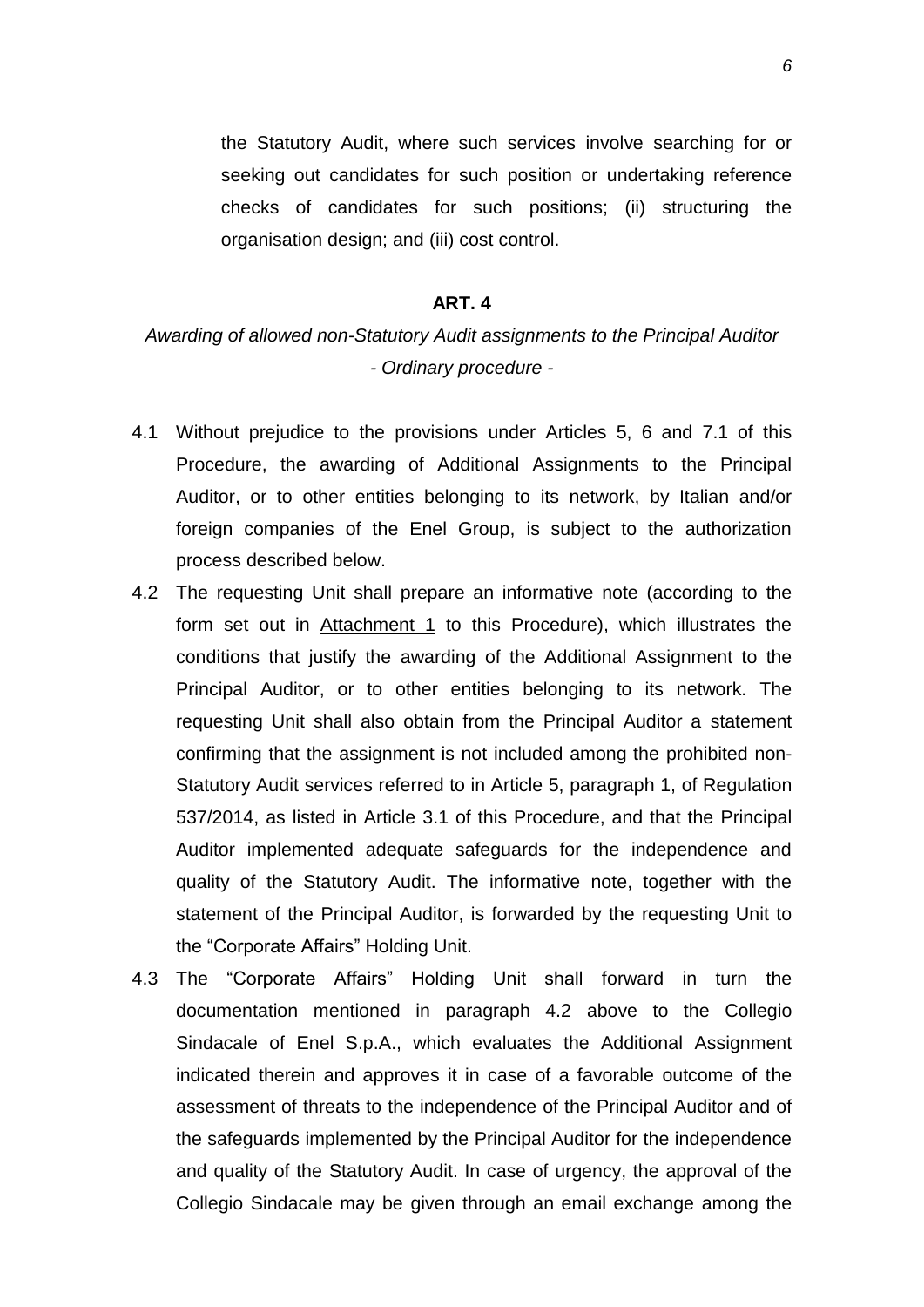relevant members, followed by the ratification of the decision, to be adopted at the first subsequent meeting of the Collegio Sindacale.

- 4.4 The "Corporate Affairs" Holding Unit shall inform the Unit which has requested the awarding of the Additional Assignment to the Principal Auditor, or to other entities belonging to its network, about whether or not the Collegio Sindacale of Enel S.p.A. has approved the Additional Assignment. In case of approval, the requesting Unit shall also request the "Global Procurement" Function to start the purchasing process.
- 4.5 In order to guarantee the proper operation of the Additional Assignments awarding process, the "Global Procurement" Function shall obtain from the Principal Auditor, upon its appointment as such, and subsequently on a yearly basis the list of the other entities belonging to its network.
- 4.6 In order to ensure the exchange of information among the supervisory bodies of the Enel Group companies pointed out in Article 151, paragraph 2, of the Consolidated Financial Act, the "Corporate Affairs" Holding Unit provides the "Legal and Corporate Affairs" Functions of the (direct and/or indirect) subsidiaries of Enel S.p.A from time to time involved in the request for the awarding of Additional Assignments to the Principal Auditor, or to other entities belonging to its network, with an *ad hoc* informative note on the approval of each assignment by the Collegio Sindacale of Enel S.p.A., or on the reasons why the Collegio Sindacale decided not to grant its approval. The "Legal and Corporate Affairs" Function of the relevant subsidiary shall in turn forward such informative note to the supervisory body of the same subsidiary.

### **ART.5**

*Awarding of allowed non-Statutory Audit assignments to the Principal Auditor - Simplified procedure -*

5.1 The authorization process under Article 4 above shall not apply to the awarding of Additional Assignments to the Principal Auditor, or to other entities belonging to its network, by Italian and/or foreign companies of the Enel Group, where the pre-requisites (suggesting the absence of threats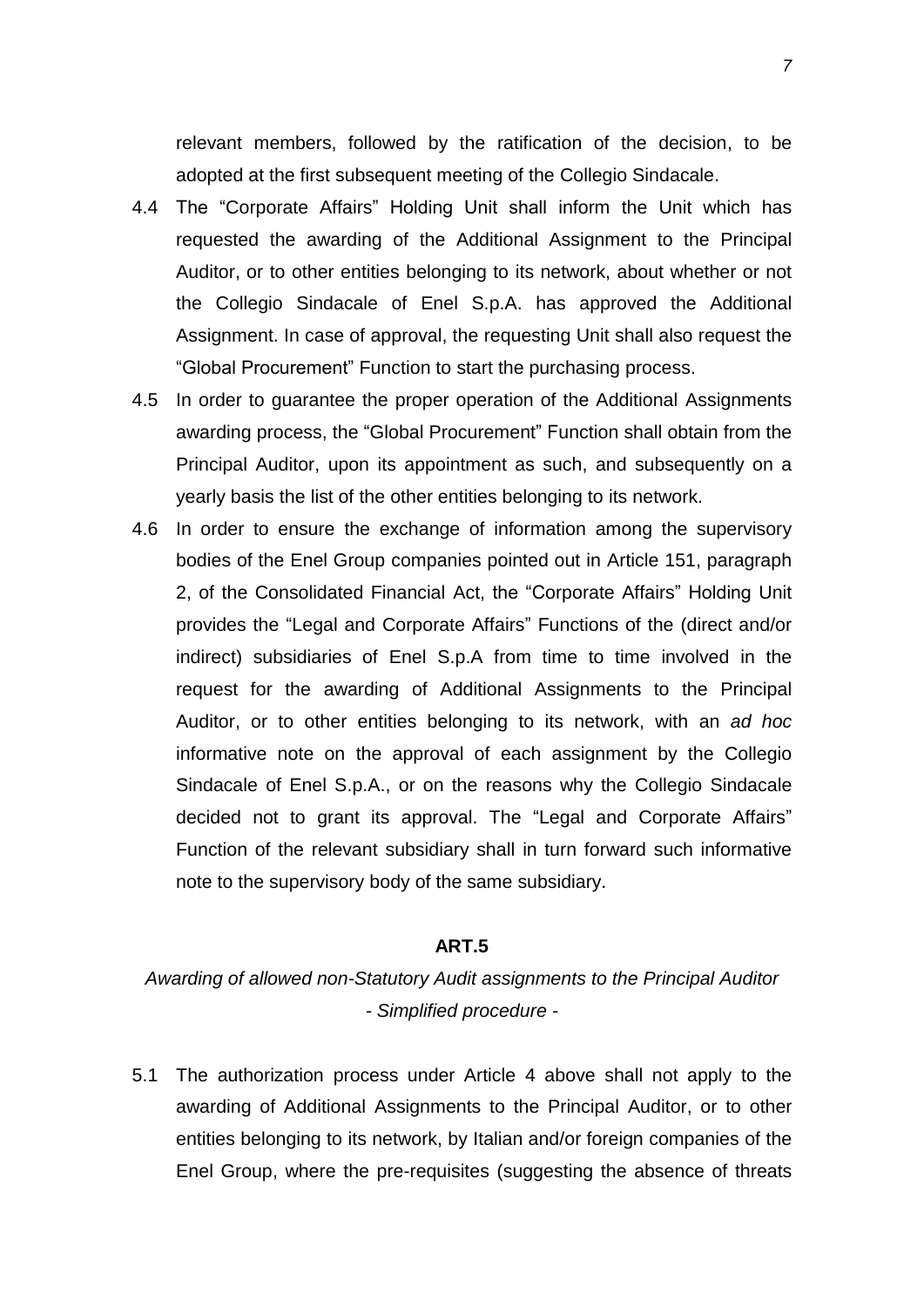to the independence of the Principal Auditor), as indicated in the following paragraphs 1), 2), 3a) or 3b), are met, and namely:

- 1) the Additional Assignments have an "*audit*" nature (*i.e.*, they are assignments ancillary to Statutory Audit) or are "*audit-related*" (*i.e.*, attestation services), and are carried out in accordance with the technical procedures referred to in the documentation issued by the International Federation of Accountants or by the Italian Association of Accountants (Assirevi), or by any other international equivalent body. A non-exhaustive list of "*audit*" or "*audit-related*" Additional Assignments is provided in Attachment 2 to this Procedure; and
- 2) the fees for the Additional Assignments not expressly listed in the Auditing Framework Agreement are determined in accordance with the *criteria* indicated in the Auditing Framework Agreement for the performance of similar activities. This check shall be carried out with the support of the "Administration" Unit at Holding level and the "Administration" Unit of the Italian and/or foreign company of the Enel Group from time to time involved in the awarding of the Additional Assignment; and
- 3a) the Additional Assignments must be awarded to the Principal Auditor (or to other entities belonging to its network) pursuant to: (i) applicable laws or regulations, and/or (ii) contractual obligations towards third parties undertaken by Italian and/or foreign companies of the Enel Group; or
- 3b) the Additional Assignments regard services whose awarding to the Principal Auditor (or to other entities belonging to its network) is advisable in terms of significant time savings and/or cost savings and/or quality of the service, provided that their overall consideration (cumulatively calculated on an annual basis, when concerning the same type of assignments) does not exceed Euro 50,000.
- 5.2 The requesting Unit shall promptly inform and, in any case, before the awarding of the assignment – the "Corporate Affairs" Holding Unit and the "Audit" Holding Function about the intention of awarding any of the Additional Assignments provided under paragraph 5.1 above, through an informative note (using the format provided in Attachment 1 to this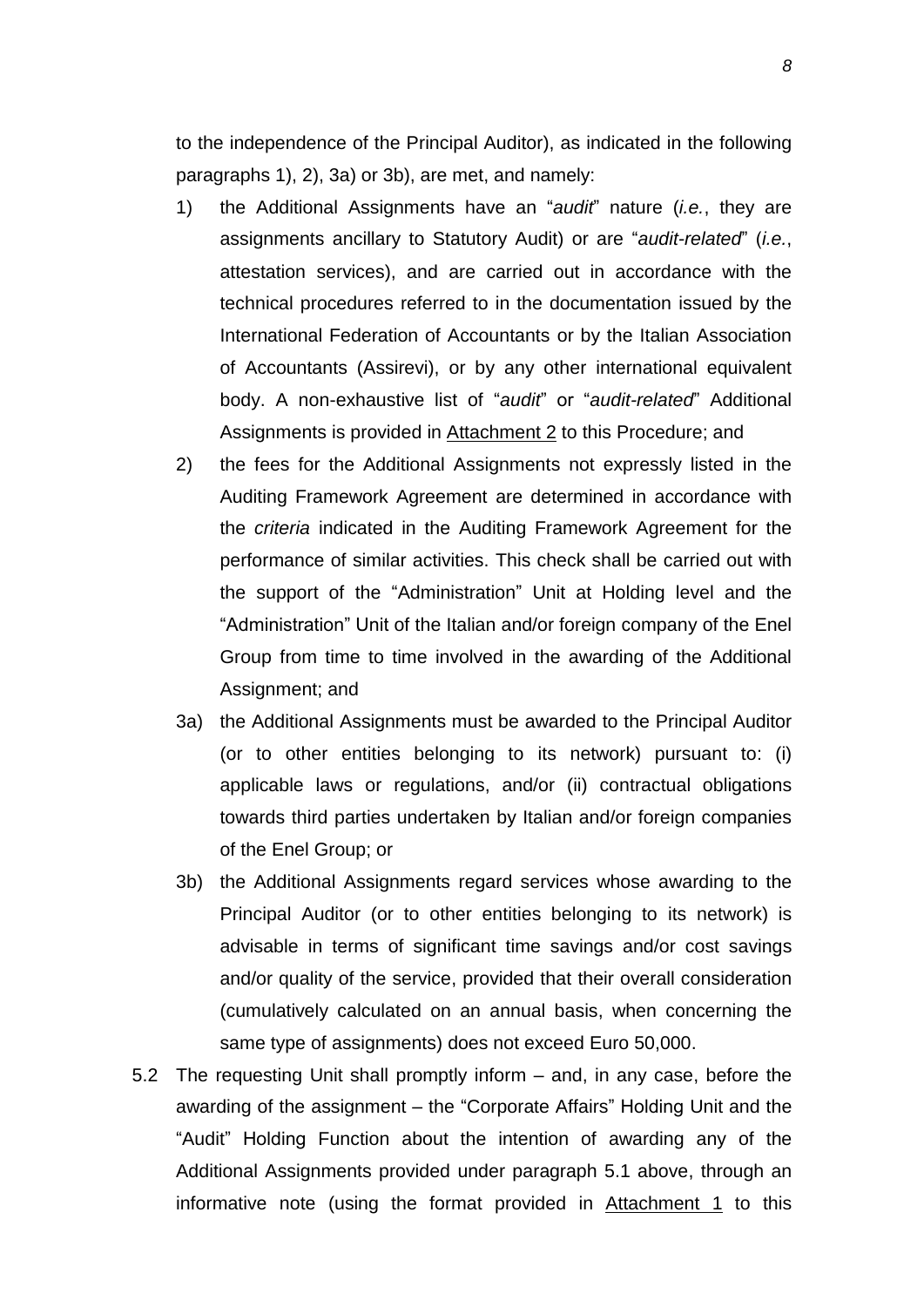Procedure), accompanied by a declaration by the Principal Auditor confirming that such assignment is not included among the prohibited non-Statutory Audit services referred to in Article 5, paragraph 1, of Regulation 537/2014, as listed in Article 3.1 of this Procedure, and that the Principal Auditor implemented adequate safeguards for the independence and quality of the Statutory Audit.

- 5.3 The "Corporate Affairs" Holding Unit and the "Audit" Holding Function shall verify that, on the basis of the informative note provided for under paragraph 5.2 above, the pre-requisites mentioned in points 1), 2), 3a) or 3b) of paragraph 5.1 above are met, and shall promptly inform the requesting Unit of the result of the check. In case of favorable outcome of the check, the requesting Unit shall then involve the "Global Procurement" Function in order to start the purchasing process. In case of negative outcome of the check, due to the lack of any of the pre-requisites mentioned in points 1), 2), 3a) or 3b) of paragraph 5.1 above – and provided that the proposed assignment is not included among the non-Statutory Audit prohibited services indentified in Article 5, paragraph 1, of Regulation 537/2014, as listed in Article 3.1 of this Procedure – the ordinary authorization process under Article 4 of this Procedure shall apply.
- 5.4 The "Corporate Affairs" and the "Administration" Holding Units shall provide the Collegio Sindacale of Enel S.p.A. with information on the Additional Assignments awarded during each half of the financial year to the Principal Auditor, or to other entities belonging to its network, by Italian and/or foreign companies of the Enel Group in accordance with the simplified procedure under this Article 5.
- 5.5 In order to ensure the exchange of information among the supervisory bodies of Enel Group companies pointed out in Article 151, paragraph 2, of the Consolidated Financial Act, the "Corporate Affairs" Holding Unit shall provide the "Legal and Corporate Affairs" Functions of the (direct and/or indirect) subsidiaries of Enel S.p.A. from time to time involved in the request for the awarding of Additional Assignments falling within the scope of this Article 5 to the Principal Auditor, or to other entities belonging to its network, with an *ad hoc* informative note on the result of the check carried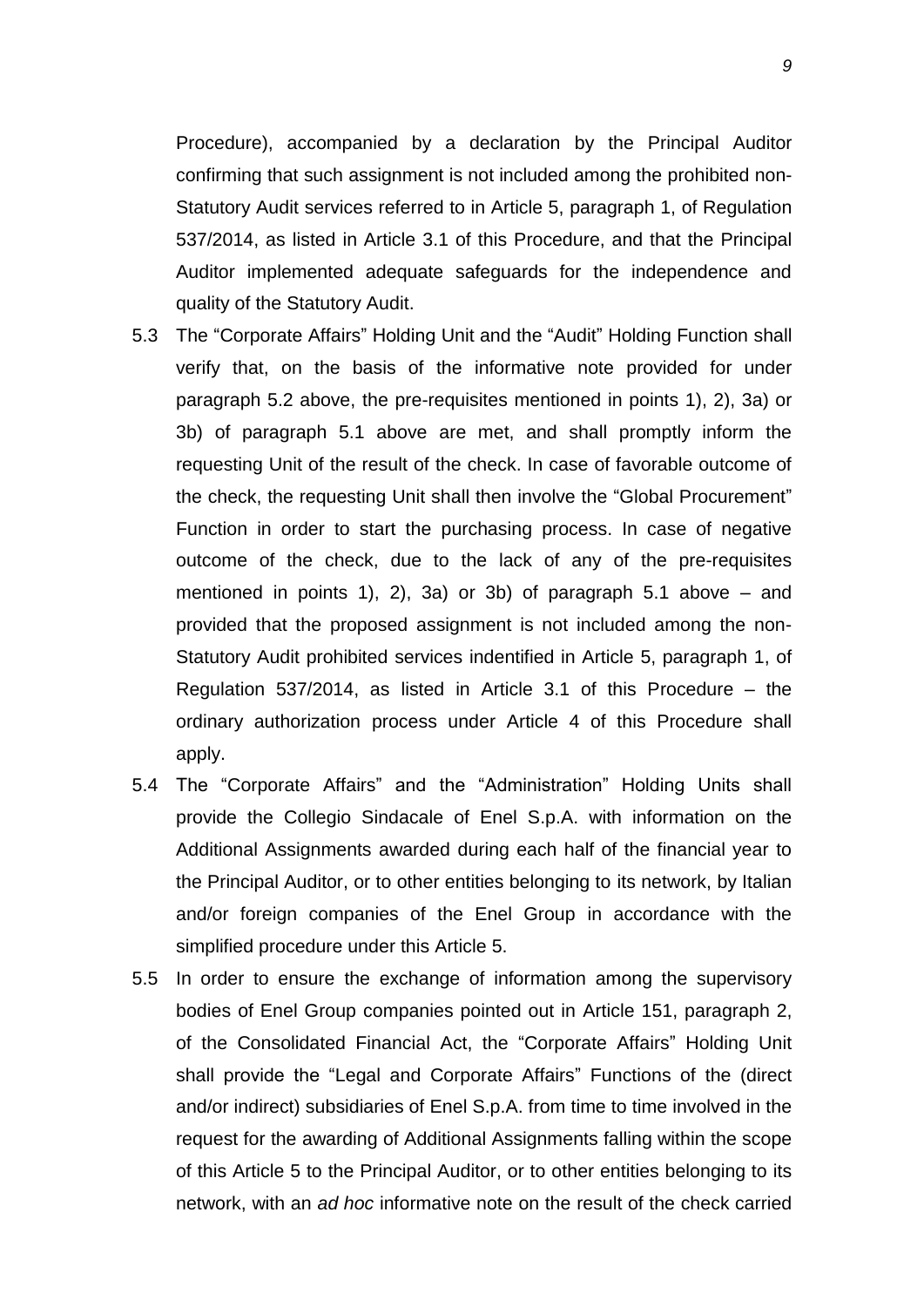out pursuant to paragraph 5.3 above about the existence of the prerequisites mentioned in points 1), 2), 3a) or 3b) of paragraph 5.1 above. The "Legal and Corporate Affairs" Function of the relevant subsidiary shall forward in turn such informative note to the supervisory body of the same subsidiary.

### **ART. 6**

# *Awarding of allowed non-Statutory Audit assignments to the Principal Auditor - Procedure for Listed Companies of the Enel Group -*

- 6.1 The authorization process under Article 4 above and the simplified procedure under Article 5 above shall not apply in the event of awarding to the Principal Auditor, or to other entities belonging to its network, of Additional Assignments by companies of the Enel Group – other than Enel S.p.A. – whose shares or bonds are listed on regulated markets (hereinafter, "Listed Companies"), as well as by companies directly and/or indirectly controlled by the Listed Companies.
- 6.2 The Additional Assignments under paragraph 6.1 above shall be subject to the prior approval by the corporate body of such Listed Companies performing functions similar to those entrusted to the Collegio Sindacale of Enel S.p.A., as far as the awarding of Additional Assignments to the Principal Auditor (or to other entities belonging to its network) is concerned, or shall be periodically disclosed to that corporate body in accordance with the principles provided for by Articles 4 and 5 above, respectively, insofar as they are consistent with the laws and regulations applicable to the relevant Listed Companies.
- 6.3 The "Corporate Affairs" and the "Administration" Holding Units shall provide the Collegio Sindacale of Enel S.p.A. with information on the Additional Assignments awarded pursuant to this Article 6 to the Principal Auditor, or to other entities belonging to its network, during each half of the financial year. To this end, the above mentioned Holding Units shall be periodically informed about such Additional Assignments by the competent corporate structures that support the corporate bodies of the Listed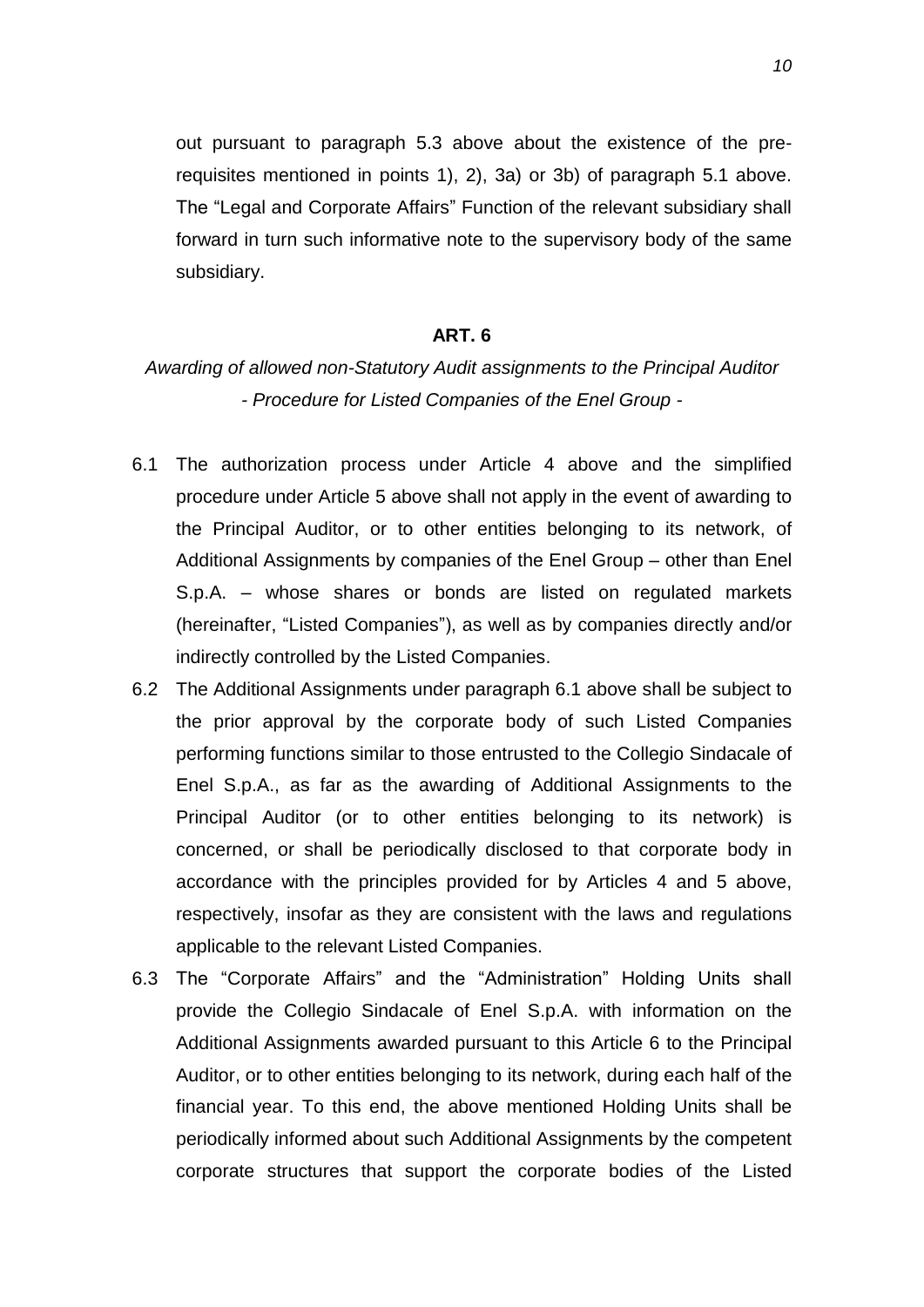Companies that have approved in advance (or have been informed about) the awarding of such assignments.

### **ART. 7**

### *Special cases*

- 7.1 The authorization process under Article 4 above and the simplified procedure under Article 5 above shall not apply in the event of the awarding by Italian or foreign companies of the Enel Group to the Principal Auditor, or to other entities belonging to its network, of Additional Assignments expressly listed in the Auditing Framework Agreement:
	- i. within the limits of the fees therein indicated, or
	- ii. provided that the increase of the same fees does not exceed 10%.

The "Administration" Holding Unit shall provide the Collegio Sindacale of Enel S.p.A. with information on the Additional Assignments awarded pursuant to this Article 7.1 during each half of the financial year. To this end, the "Administration" Holding Unit shall be promptly informed about the awarding of such Additional Assignments by the competent corporate structures of the relevant companies of the Enel Group.

7.2 The Collegio Sindacale of Enel S.p.A. may adopt framework resolutions, having an effectiveness no longer than one year, concerning specific kinds of Additional Assignments having a recurrent nature and deemed unable to cause threats to the independence of the Principal Auditor, whose assignment to the latter (or to other entities belonging to its network) by Italian and/or foreign companies of the Enel Group may therefore be authorized in advance by the Collegio Sindacale within a maximum amount, to be specified in the framework resolution.

The "Administration" Holding Unit shall provide the Collegio Sindacale of Enel S.p.A. with information on the Additional Assignments awarded pursuant to this Article 7.2 during each half of the financial year. To this end, the "Administration" Holding Unit shall be promptly informed about the awarding of such Additional Assignments by the competent corporate structures of the relevant companies of the Enel Group.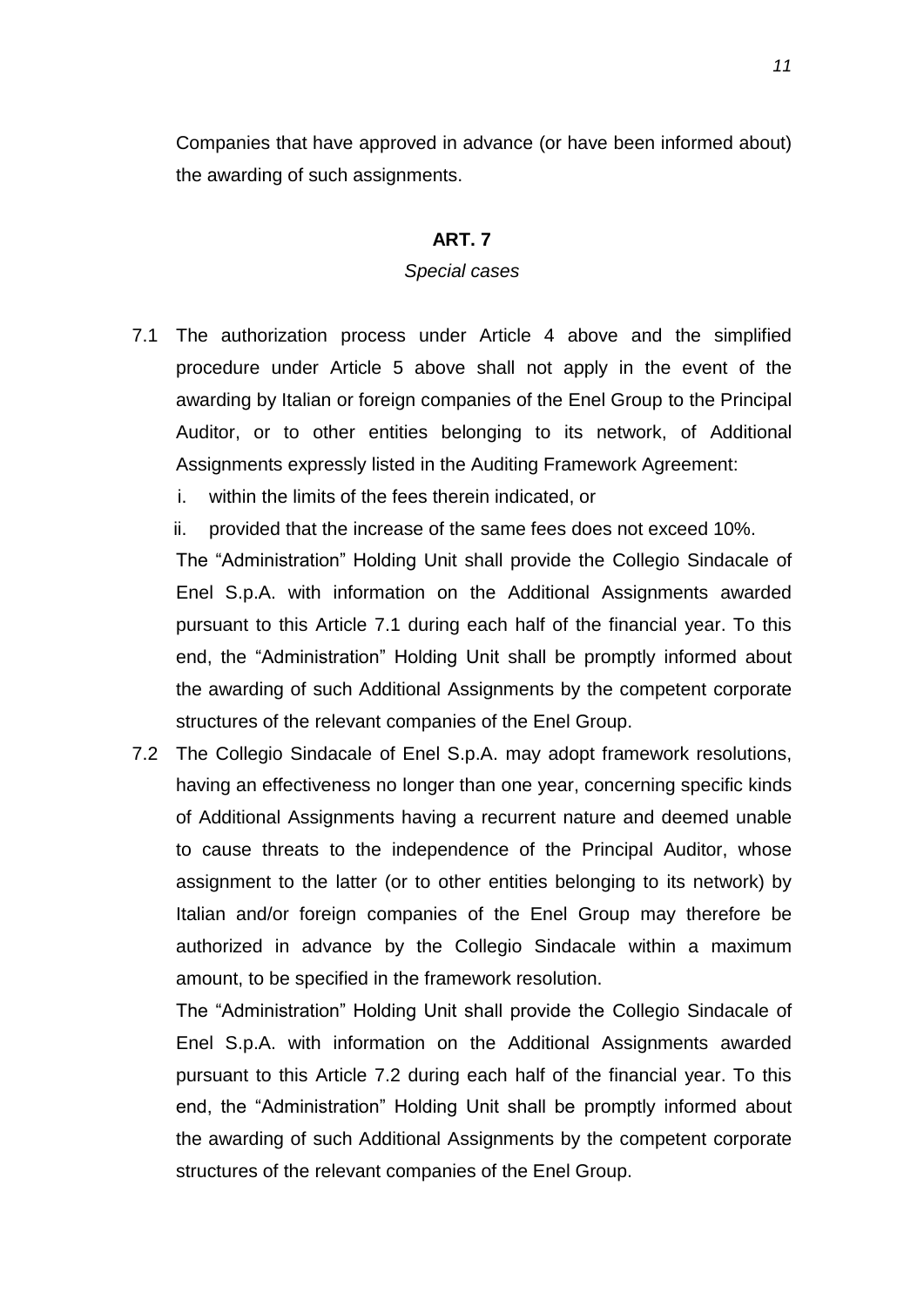- 7.3 The requests of the Principal Auditor for an increase of the fees for the Statutory Audit assignment shall be subject to the prior opinion of the Collegio Sindacale of Enel S.p.A. when all the following conditions are met:
	- i. exceptional facts or events and/or unexpected facts or events at the time of the awarding of the Statutory Audit assignment occur (so called "overrun");
	- ii. the overrun refers to similar additional auditing activities performed by the Principal Auditor or other entities belonging to its network;
	- iii. the overrun determines an increase greater than 10% of the fees  $-$  as determined in the Auditing Framework Agreement – agreed upon for the Statutory Audit of Enel S.p.A., when referred to the latter. When the overrun refers to companies of the Enel Group other than Enel S.p.A., without prejudice to point iv) below, the abovementioned increase shall exceed 10% of the overall fees agreed upon, on the basis of the Auditing Framework Agreement, for the Statutory Audit of the companies of the Enel Group located in the same geographical area;
	- iv. the overrun does not refer to the Statutory Audit of companies of the Enel Group – other than Enel S.p.A. – with shares or bonds listed on regulated markets (hereinafter, "Listed Companies"), as well as companies directly and/or indirectly controlled by the Listed Companies. In this case, the overrun is brought to the attention of the corporate body of the Listed Companies performing functions similar to those of the Collegio Sindacale of Enel S.p.A., as far as the relations with the Principal Auditor are concerned, which examines the overrun according to the laws and regulations applicable to the relevant Listed Companies.

For the purposes of issuing its opinion, the Collegio Sindacale of Enel S.p.A. shall avail itself also of an *ad hoc* informative note provided by the "Administration" Holding Unit, which shall be promptly informed about the overrun needs by the competent structures of the relevant companies of the Enel Group. If an overrun actually occurs, the relevant legal, regulation and contractual provisions shall apply.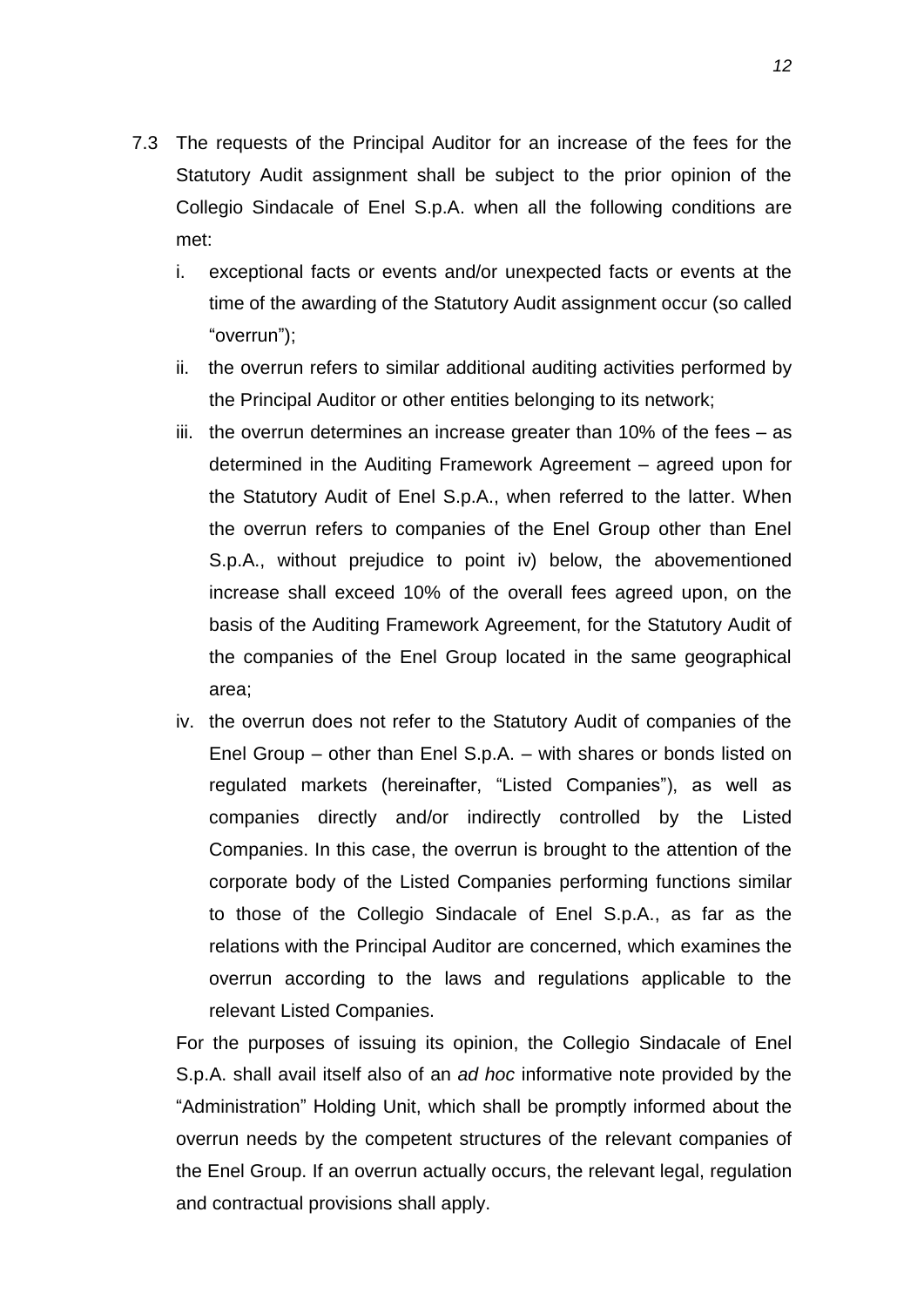In order to ensure the exchange of information among the supervisory bodies of Enel Group companies pointed out in Article 151, paragraph 2, of the Consolidated Financial Act, the "Corporate Affairs" Holding Unit provides the "Legal and Corporate Affairs" Functions of the (direct and/or indirect) subsidiaries of Enel S.p.A with an *ad hoc* informative note on the prior opinion of the Collegio Sindacale of Enel S.p.A. regarding the increase of the fees for the Statutory Audit assignment requested by the Principal Auditor due to overrun which affected the same companies. The "Legal and Corporate Affairs" Function of each relevant subsidiary affected by the overrun shall forward in turn such informative note to the supervisory body of the same subsidiary.

### **ART. 8**

### *Limit to fees for allowed non-Statutory Audit assignments awarded to the Principal Auditor*

8.1 If Additional Assignments are awarded to the Principal Auditor by Italian and/or foreign companies of the Enel Group for a period of three or more consecutive financial years, the total fees for such assignments shall be limited to no more than 70% of the average of the fees paid in the last three consecutive financial years for the Statutory Audit of Enel S.p.A and the companies directly and/or indirectly controlled by Enel S.p.A., as well as for the Statutory Audit of the consolidated financial statements of the Enel Group (4).

For the purposes of calculating such limit, Additional Assignments required by Union or national legislation shall be excluded (<sup>5</sup>).

<sup>(</sup> 4 ) Pursuant to the clarification provided by the European Commission's offices, considering that Regulation 537/2014 entered into force on 17 June 2016, as the first financial year following such date is the one from which the average of the fees for the Statutory Audit should be calculated, if the financial year corresponds to the solar year the limit to fees for non-Statutory Audit assignments applies as from the financial year starting on 1 January 2020.

<sup>(</sup> 5 ) Within the Italian legal framework, reference can be made, for instance, to Additional Assignments concerning: (i) the report on the fairness of the exchange *ratio* in mergers and demergers; (ii) the opinion on the financial report for the distribution of interim dividends; (iii) the report certifying the reasonableness of the transaction and the report of the auditor of the target company or the acquiring company in the event of leveraged buy-out; (iv) the opinion on the shares' liquidation value following withdrawal; (v) the assertion that the assets and liabilities as well as the financial situation of the merging companies do not require any guarantee aimed at protecting the creditors in order to carry out the early implementation of the merger; (vi) the audit of separate financial statements for companies operating in the electricity and gas sectors.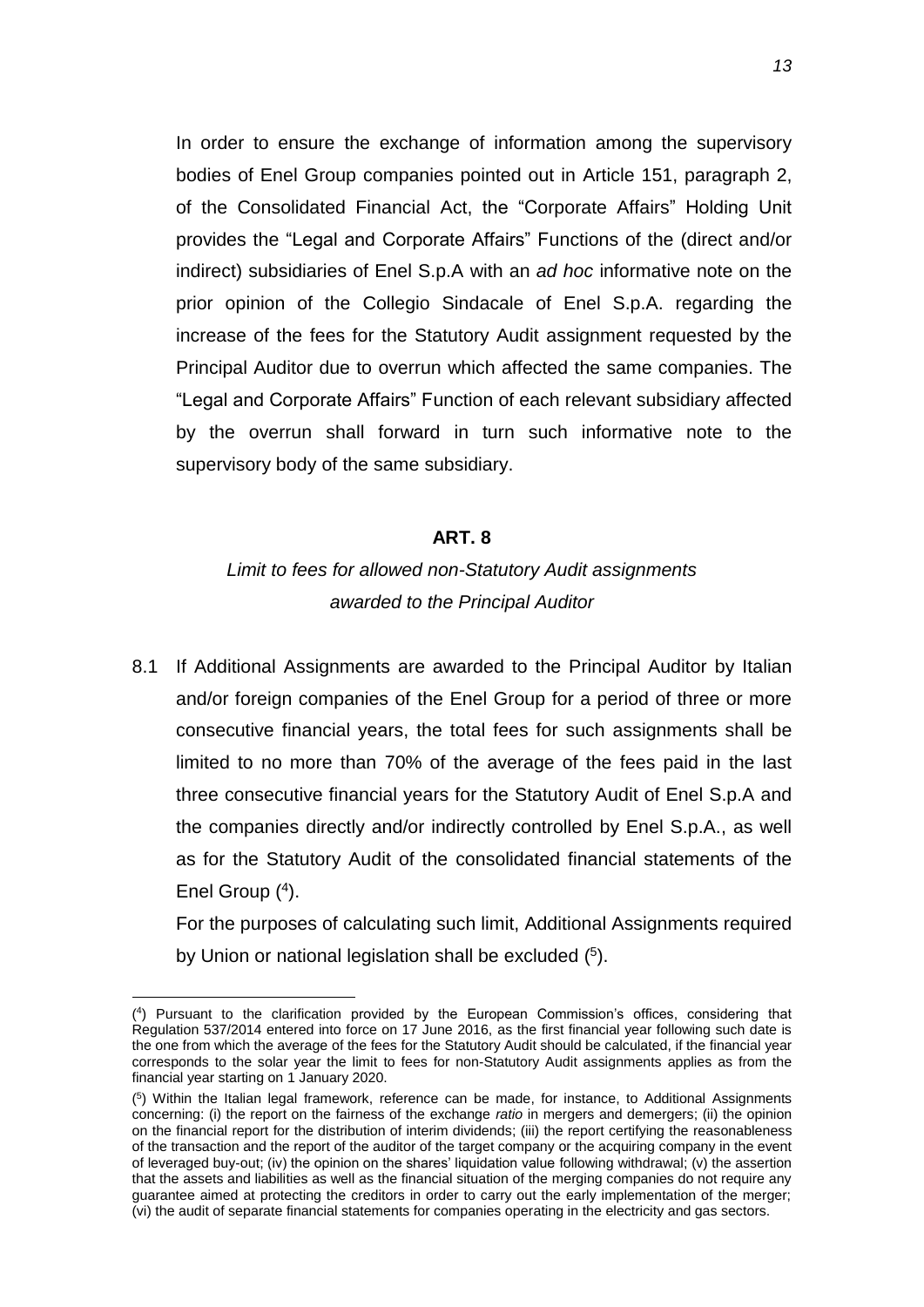#### **ART. 9**

#### *Monitoring of the assignments awarded to the Auditors*

- 9.1 The "Administration" Holding Unit is in charge of monitoring the Statutory Audit assignments and the Additional Assignments awarded by the Italian and/or foreign companies of the Enel Group to the Principal Auditor or other entities belonging to its network, also in order to ensure compliance with the limit provided by Article 8 of this Procedure.
- 9.2 The same "Administration" Holding Unit shall also monitor the Statutory Audit assignments awarded by the Italian and/or foreign companies of the Enel Group to Secondary Auditors or other entities belonging to their respective networks.
- 9.3 The "Administration" Holding Unit is also in charge of informing the Collegio Sindacale of Enel S.p.A. as per Articles 7.1, 7.2, and 7.3 of this Procedure, in coordination with the "Corporate Affairs" Holding Unit.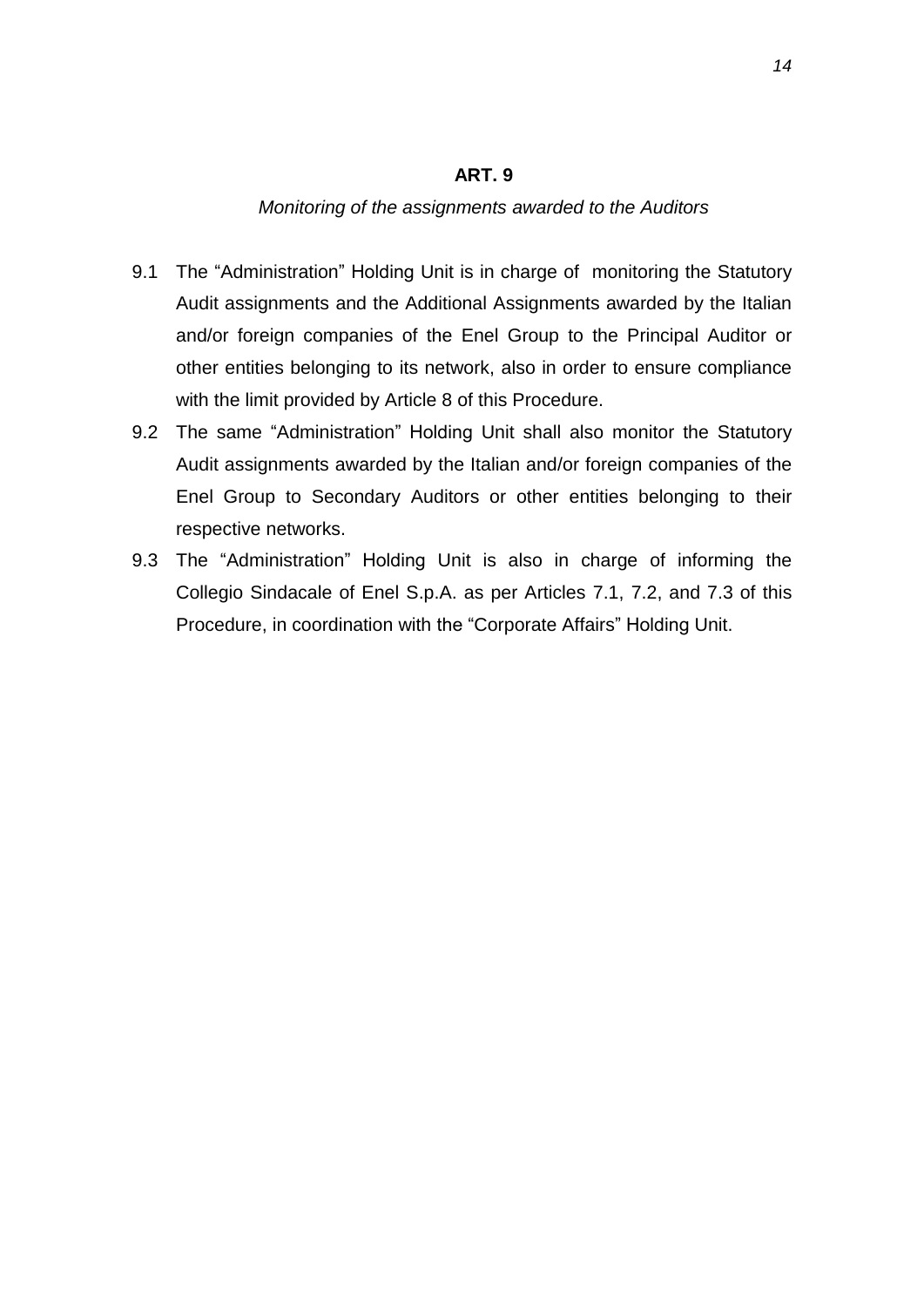### **Attachment 1**

| INFORMATIVE NOTE ON THE AWARDING OF ADDITIONAL ASSIGNMENTS TO THE<br>PRINCIPAL AUDITOR AND/OR OTHER ENTITIES BELONGING TO ITS NETWORK          |
|------------------------------------------------------------------------------------------------------------------------------------------------|
| <b>REQUESTING UNIT</b>                                                                                                                         |
| <b>USER GROUP COMPANY</b>                                                                                                                      |
| <b>CONTACT PERSON</b>                                                                                                                          |
| Subject: (description of the Additional Assignment. Please specify also the nature of such<br>assignment (i.e., audit/audit-related/non-audit) |
|                                                                                                                                                |
|                                                                                                                                                |
| Estimated economic commitment for the entire duration of the assignment: Euro                                                                  |
| Elements supporting the fairness evaluation of the economic commitment:                                                                        |
|                                                                                                                                                |
|                                                                                                                                                |
|                                                                                                                                                |
|                                                                                                                                                |
| Starting date and expected duration of the assignment:                                                                                         |
|                                                                                                                                                |
| Network:                                                                                                                                       |
| Description of conditions justifying the awarding of the assignment:                                                                           |
|                                                                                                                                                |
|                                                                                                                                                |
|                                                                                                                                                |
|                                                                                                                                                |
|                                                                                                                                                |
|                                                                                                                                                |
|                                                                                                                                                |
|                                                                                                                                                |
|                                                                                                                                                |
|                                                                                                                                                |
| <b>MANAGER</b> <sup>*</sup> (Requesting structure's approval to proceed)                                                                       |
| Place and date<br>Signature                                                                                                                    |

*\** First level or second level Manager ranking hierarchically higher than the Requesting Unit (*i.e.* Head of Holding Function, or Head of Region/Country/Business Line, or their first reporting lines, or CEO/President with powers of the company involved).

*Note: The informative note must be accompanied by a statement signed by the Principal Auditor confirming that the assignment is not included among the Prohibithed non-Statutory Audit Assignments listed under Article 5, paragraph 1, of Regulation (EU) No. 537/2014 of the European Parliament and of the Council of 16 April 2014 on specific requirements regarding statutory audit of public-interest entities.*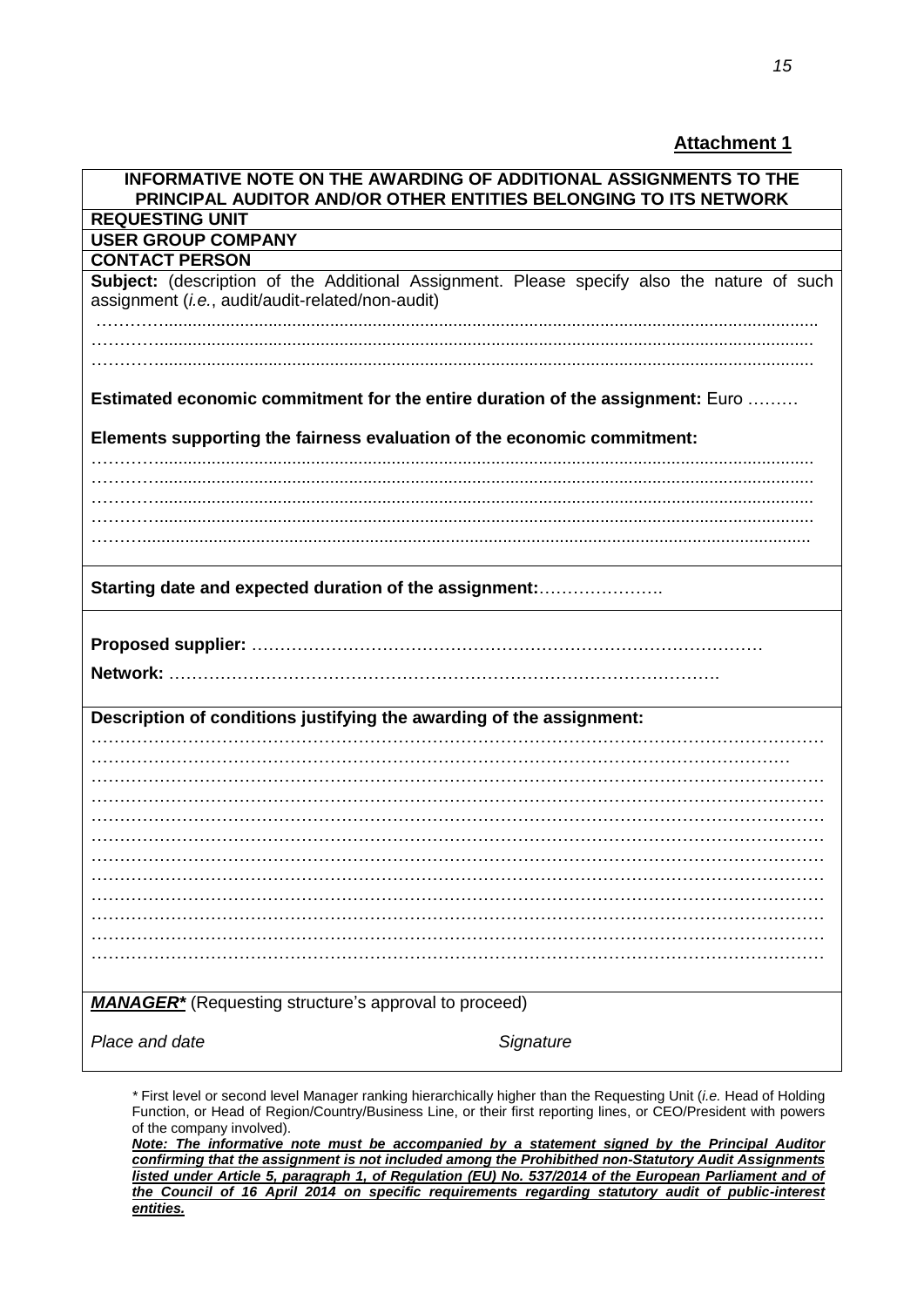### **Attachment 2**

**Statutory Audit activities**. According to Italian law, the following activities shall at least be included among the Statutory Audit activities:

- audit of the annual financial statements and the consolidated financial statements (Article 1, paragraph 1, letter m) of the Consolidated Auditing Act);
- verification that accounting records are regularly kept and that management facts are correctly recorded in the accounting records (Article 14, paragraph 1, letter b) of the Consolidated Auditing Act);
- comprehension and check of the accounting system and the internal control system in order to plan the audit activity (according to the international auditing standard ISA Italy 315);
- judgment on the consistency: (i) of the management report with the financial statements (Article 14, paragraph 2, letter e) of the Consolidated Auditing Act); and (ii) of some information concerning the corporate governance of the company and the ownership structure with the same financial statements (Article 20, paragraph 3, of Directive 2013/34/EU as well as Article 123-*bis*, paragraph 4, of the Consolidated Financial Act);
- verification of the reporting packages of the subsidiaries provided to the holding company for the report on the consolidated financial statements (see also Article 10-*quinquies* of the Consolidated Auditing Act);
- limited review of the half-year financial statements, as per Consob Recommendation dated 20 February 1997, no. 97001574 on corporate control, point 1.2.d).

With regard to foreign legal frameworks, Statutory Audit includes whichever activity concerning the audit of the annual, consolidated or periodic accounts provided by the law and carried out according to the IFRS or local accounting framework (*e.g*. "Local GAAP").

**"Audit" Additional Assignments** (*i.e*. ancillary audit assignments).

Such assignments include, by way of example and without any limitation: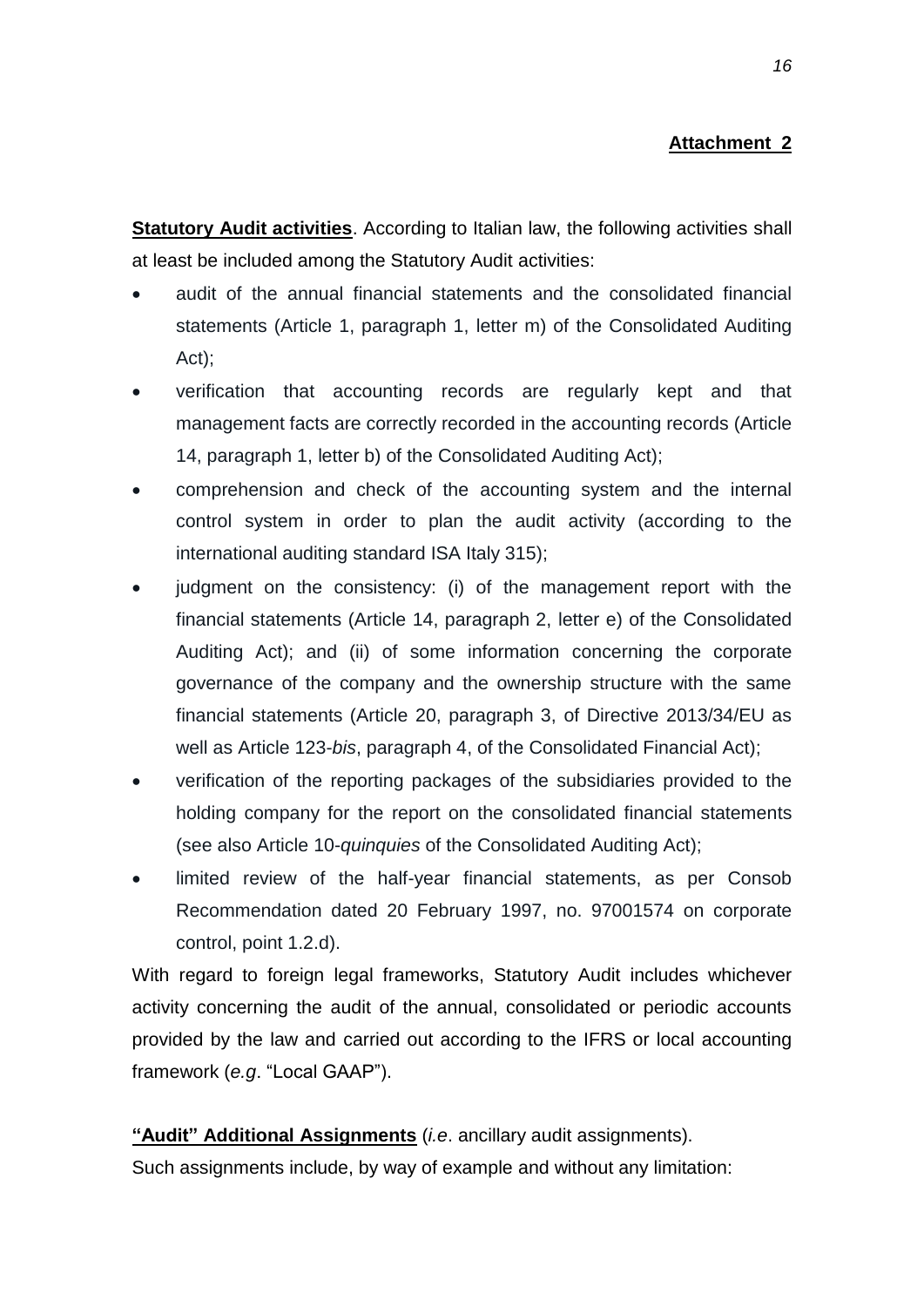- audit of the "Report on Form 20-F", including the activities required to issue the report required under Section 404 of the *Sarbanes-Oxley Act* on internal control over financial reporting;
- audit on the documentation of the Secondary Auditors;
- full or limited audit of the annual or interim financial statements prepared for specific purposes (*e.g.*, equity transactions, mergers or demergers, purchase/sale transactions);
- audit of the opening financial statements following acquisitions, including checks related to the allocation of the purchase price.

### **"Audit related" Additional Assignments** (*i.e*. attestation services).

Such assignments include, by way of example and without any limitation:

- audit of separate annual or interim accounts, required by regulations issued by local authorities for electricity and gas sectors;
- audit of individual budget items of financial statements or attestation services required by legal, regulations or contractual provisions;
- certifications related to: (i) the quality of the services provided; (ii) covenants; (iii) *pro forma* data; (iv) costs incurred; (v) public subsidies;
- audits and attestation services made in the context of carve-out;
- comfort letters and bring-down letters;
- ISAE 3400 reports on prospective financial information;
- audit of *pro forma* financial statements;
- ISAE 3402 attestation services related to specific IT systems (*e.g.*, Murex, Primo, etc.);
- internal control report on financial information (excluding the report referred to in Section 404 of the *Sarbanes-Oxley Act*);
- annual and interim reports for the Japanese *Kanto Local Finance Bureau*;
- attestation services for tax purposes (other than audit of the financial statements), if they are not included among the prohibited services;
- opinions on financial statements and on management reports in case of distribution of interim dividends;
- verification that the directors have prepared the non-financial statement/report pursuant to Legislative Decree no. 254/2016;